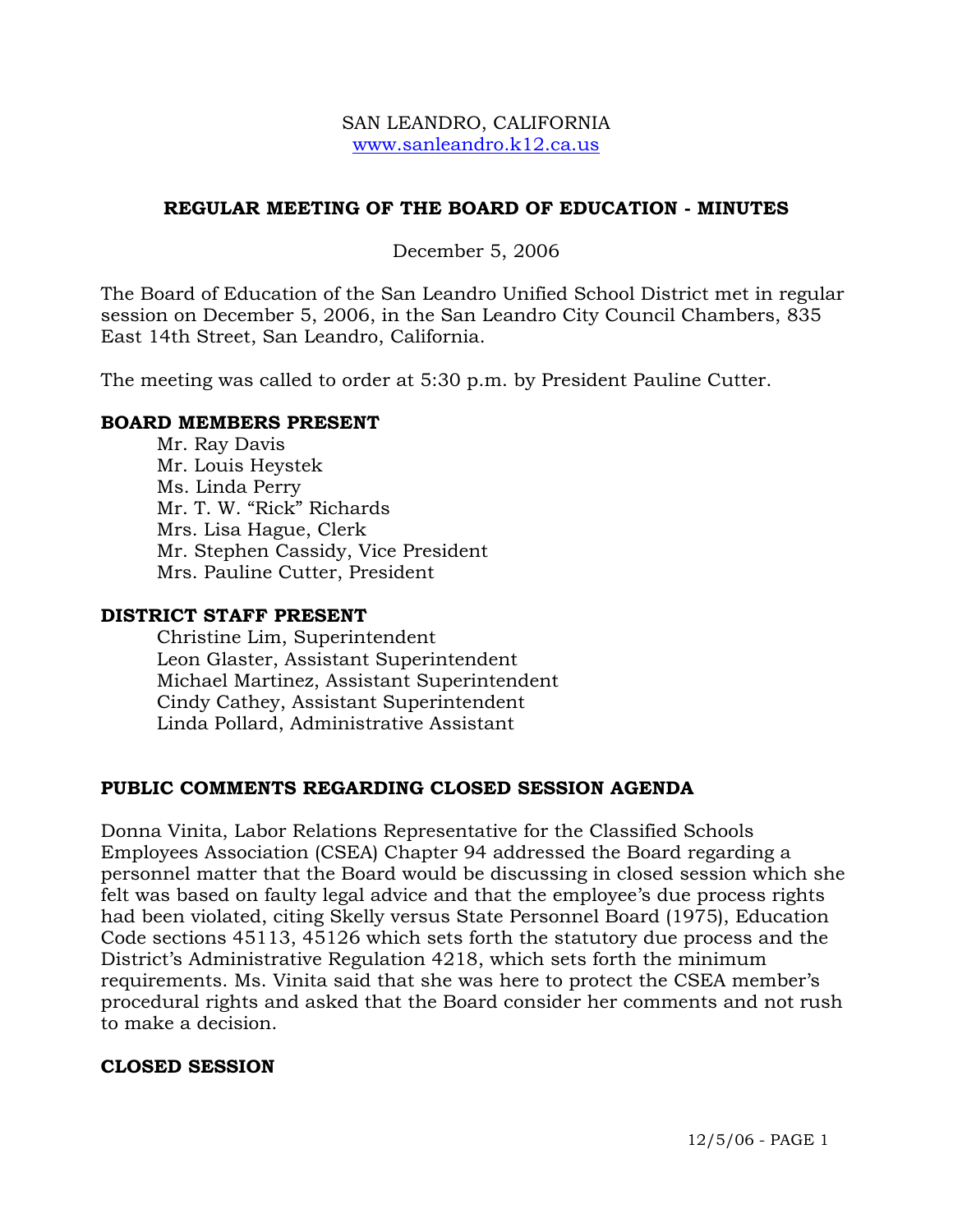At 5:40 p.m., the Board went into closed session for Public Employees Discipline/Dismissal/Release, and Conference with Legal Counsel – Existing Litigation pursuant to Government Code Sections 54957, and 54956.9. It was determined that there was no need for the closed session on Student Expulsions.

The closed session was adjourned at 6:25 p.m. Board members then joined the reception for the newly elected Board member Mike Katz-Lacabe, re-elected Board members Pauline Cutter and Lisa Hague, and a special "Celebration of Legacy of Service" to Louis Heystek.

The Board returned to open session at 7:30 p.m. with the Pledge of Allegiance to the Flag. President Cutter said the Board had been in closed session and no action was taken.

# **APPROVAL OF AGENDA**

On a motion made by Mr. Davis and seconded by Ms. Perry, the Board approved the agenda for the regular meeting of December 5, 2006, by a 7-0 vote.

## **ACTION**

### General Services

## 1.1-A Certificate of Election

On a motion made by Mr. Heystek and seconded Mr. Cassidy, Mrs. Cutter, Mr. Davis, Mrs. Hague, Ms. Perry, and Mr. Richards, the Board approved to accept the Certification of the November 7, 2006, election results as provided by the Alameda County Registrar Voters by a 7-0 vote.

## **SWEARING IN OF RE-ELECTED AND NEWLY ELECTED BOARD MEMBERS**

Alameda County Supervisor Alice Lai-Bitker swore in newly-elected Board member Mike Katz-Lacabe, and re-elected Board members Pauline Russo Cutter and Lisa E. Hague.

Following the installation, newly-installed State Assembly member Mary Heyashi congratulated the Board members for their commitment to serving San Leandro and looked forward to working with the entire Board.

#### **PRESENTATIONS**

\* Certificates of Commendation were presented to the following Eden Area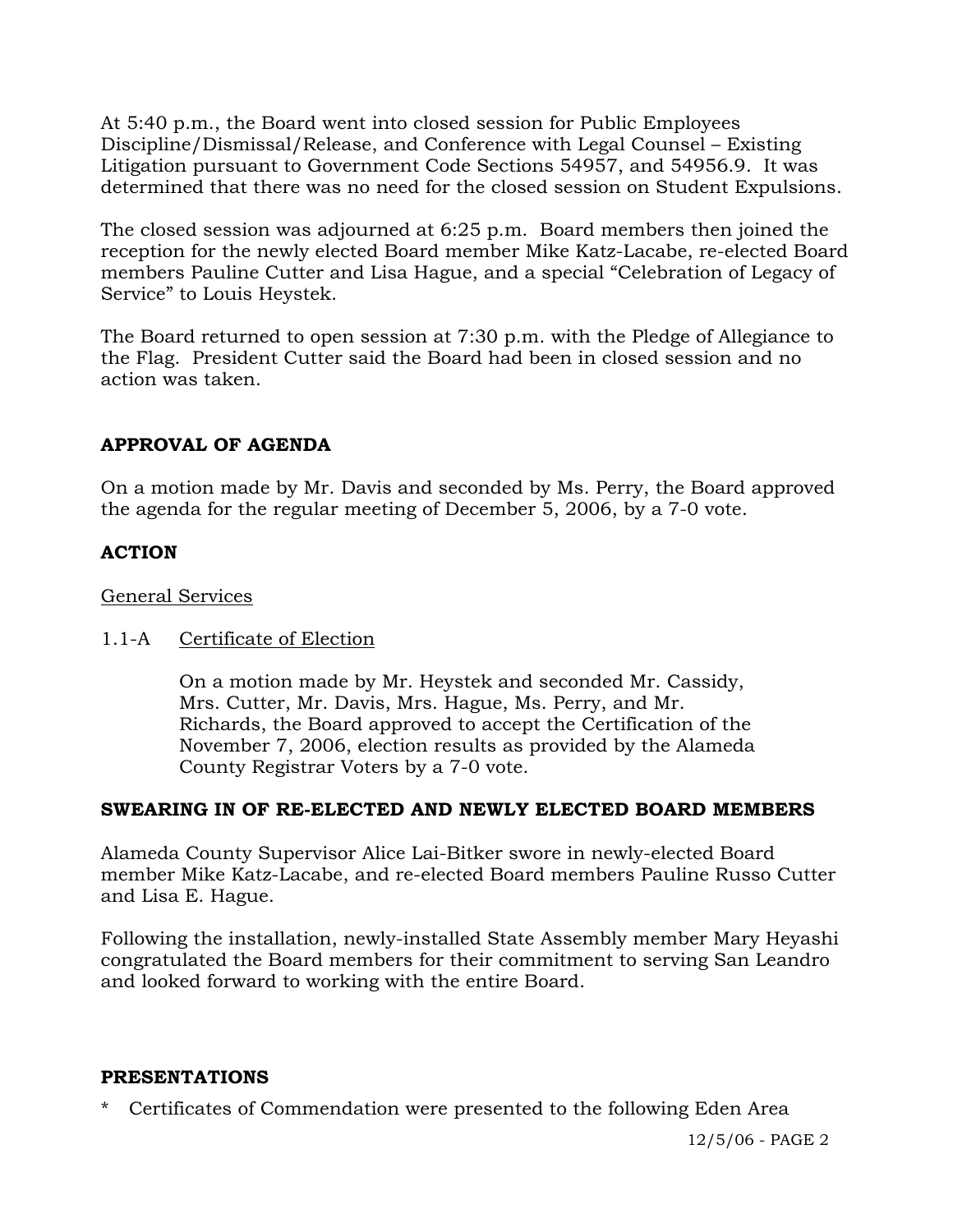Regional Occupational Program (ROP) "Students of the Month" for November 2006:

| Martin Pena | Welding/Metal Fabrication |
|-------------|---------------------------|
|             |                           |

• Juan Lara-Diaz San Leandro Academy

 Martin Pena was very moved by receiving this honor, adding that "I never thought my work would be recognized."

- \* Adult School Principal Susanne Wong presented Certificates of Commendation to District custodians, Darryl Shields, Monroe/Muir; Alberto Lara, Garfield/Muir; Valentin Reyes, Head Custodian, Monroe; Don Biladeau, Glazier; Greg Dyer, Maintenance and Operations Supervisor; and Billy Campbell, Lead Custodian for their united effort in preparing the Adult School for their grand opening ceremony.
- \* John Muir Middle School and San Leandro High School were recently granted AVID National Demonstration School status

Janet Finsilver, Regional AVID Coordinator, explained that AVID provides the tools for students "in the middle", who are really motivated to go to college, to be successful at the university level. She said that schools are chosen as an AVID demonstration school for their outstanding program and that "out of 3,000 + schools nationwide, only 80 achieve this distinction, adding that San Leandro Unified was in the national 10 percent, having the only demonstration middle school in seven regions feeding into a demonstration high school." She congratulated John Muir and San Leandro High School for their great program.

Two eighth grade John Muir Middle School students, Breana Lewis and Chris Price shared how much the program meant to them. Breana said that AVID had provided her with the skills to do better in class such as binder organization, Cornell notes, time management, test taking and group work, and had brightened her future. Chris said that AVID helped him realize the potential available to him as a result of a good education and it had raised his GPA from 2.5 to 3.5.

 Certificates of Commendation were presented to John Muir Middle School Principal Belen Magers (Muir Vice Principal Lori Watson and AVID counselor Debbie Potmesil accepting on her behalf) and AVID Coordinator Charles Leming, and San Leandro High School Principal Amy Furtado and AVID coordinator Karl Debro, and for their accomplishment.

**REPORTS-**Student Representatives' Reports – Rachel Whyte, San Leandro High **8 p.m.-**  School student representative updated the Board on the activities at the high school including: Ohlone Junior College presented a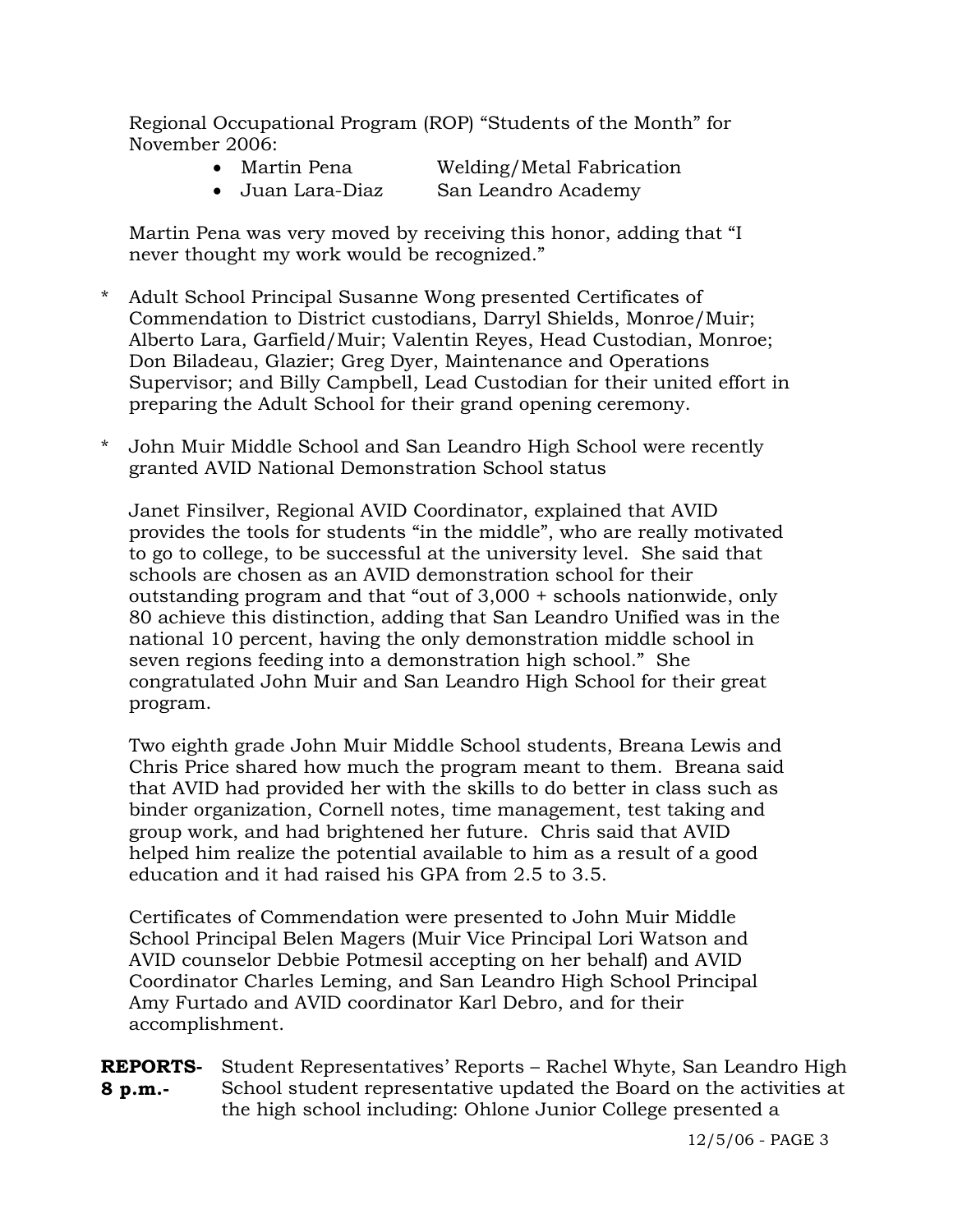**Time Specific**  production of Romeo & Juliet during first and second block, "Holidays with Lenny Williams", former lead singer of Tower of Power, will be Thursday, December 7 and the Winter Festival will be at lunch on Thursday on the Quad where clubs and classes will be selling food. The Winter Ball, which is a fundraiser for the senior class, will be Friday, December 8, at the Marina Center.

> Many holiday drives are currently in progress – Airborne and Book Club are sponsoring Toys' for Tots and are accepting unwrapped gift toys; Leadership, ASB, and Peer Resource have adopted needy families in the area and will be collecting change during lunch until December 20, which will purchase gifts for each family.

She invited everyone to come to the high school and see the honor roll list which is displayed in the main hall way where over 1,100 students (receiving a GPA of 3.0 or higher to qualify) made it this quarter.

New this year is the "Breakfast of Champions", where 259 students who earned a 4.0 or higher GPA will be honored. The breakfast will be on Thursday, December 14 from 9- 9:50 a.m. in the school cafeteria. She invited the Superintendent and Board members to attend. The Winter Chorale, an orchestra concert, is December 12 and 13, the San Leandro Wind and Jazz Ensemble Concert is also December 13, and there will be a Blood Drive on December 18.

## **PRESENTATIONS**

- The District takes student and staff safety seriously and continuously evaluates the effectiveness of all safety procedures and programs. To that end, David Lorden, Director of Student Support Services, presented work that has been done as it relates to the following three areas:
	- **Suspension/Expulsion Process**: Mr. Lorden walked the Board through the seven-step process that the principals and District follow when a student has committed an expellable offense. He noted that in an effort towards focusing on interventions that will change behaviors and looking at expulsions as a last resort, a section called "Other Means of Interventions Other than Suspension" was added to the expulsion recommendation form, whereby principals could indicate other means of interventions tried such as extended day, counseling sessions, in-school suspension, school service projects to name a few.
	- **Uniform Discipline Procedures**: Mr. Lorden explained that in order to ensure consistent implementation of school rules and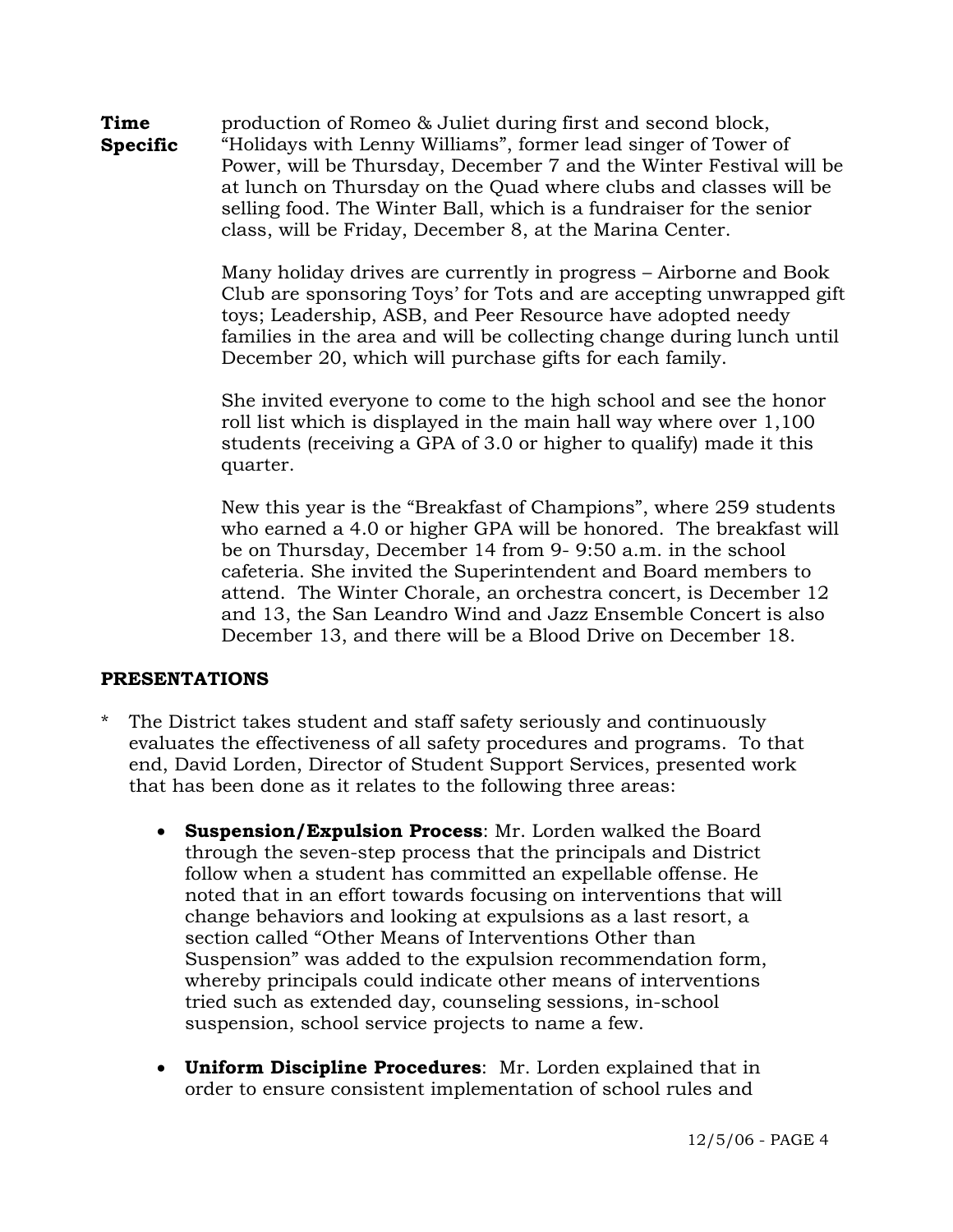consequences district-wide, a Uniform Discipline Procedures/Policy had been developed across all elementary and secondary schools that included a list of infractions with consequences for first, second and third offences, noting that special consideration and adjustments had been made for Lincoln & Lighthouse schools, and that the elementary schools were still in the piloting stage of the policy.

Data shared indicated that until this year suspensions and expulsions had been increasing; however, for the first quarter of the 2006-2007 school year, with the exception of the high school which showed an increase, there was a decline in the days and number of suspensions at the secondary schools, supporting his belief that the willingness and professionalism by the site administrators to develop such a policy played a contributing factor to the decline. With regards to the high school, he felt that the reason for the increase was due to Saturday School, where students' inconsequential attitude resulted in immediate suspension if they did not attend; however Mr. Lorden did note that the school had implemented an in-school suspension alternative and loss of school privileges for a month as a way to alleviate those students' way of thinking.

• **School Safety Plans:** Mr. Lorden explained that in accordance with the law and Education Code, the District developed a Comprehensive Safety Plan relevant to the needs and resources of the schools. He said that each site had submitted an updated plan that included a school profile, and addressed school crime, a safe and orderly environment, disaster procedures (routine and emergency), procedures for safe ingress and egress of pupils, parents, and school employees to and from school, strategies to compel positive student attendance, and student support systems in place to insure student success in school (counseling, intervention, behavior, etc.).

He said in addition to having each school's School Site Council (SSC) review their plans, the plans had been reviewed by the Assistant Superintendent of Educational Services and the Director of Student Support Services and were available at the District Office for review.

 The Board shared their thoughts and posed clarifying questions on the information presented.

 Mr. Richards asked how the District would track the sites to be sure that the Uniform Discipline Procedures were being implemented consistently, and how the policy would address infractions against staff.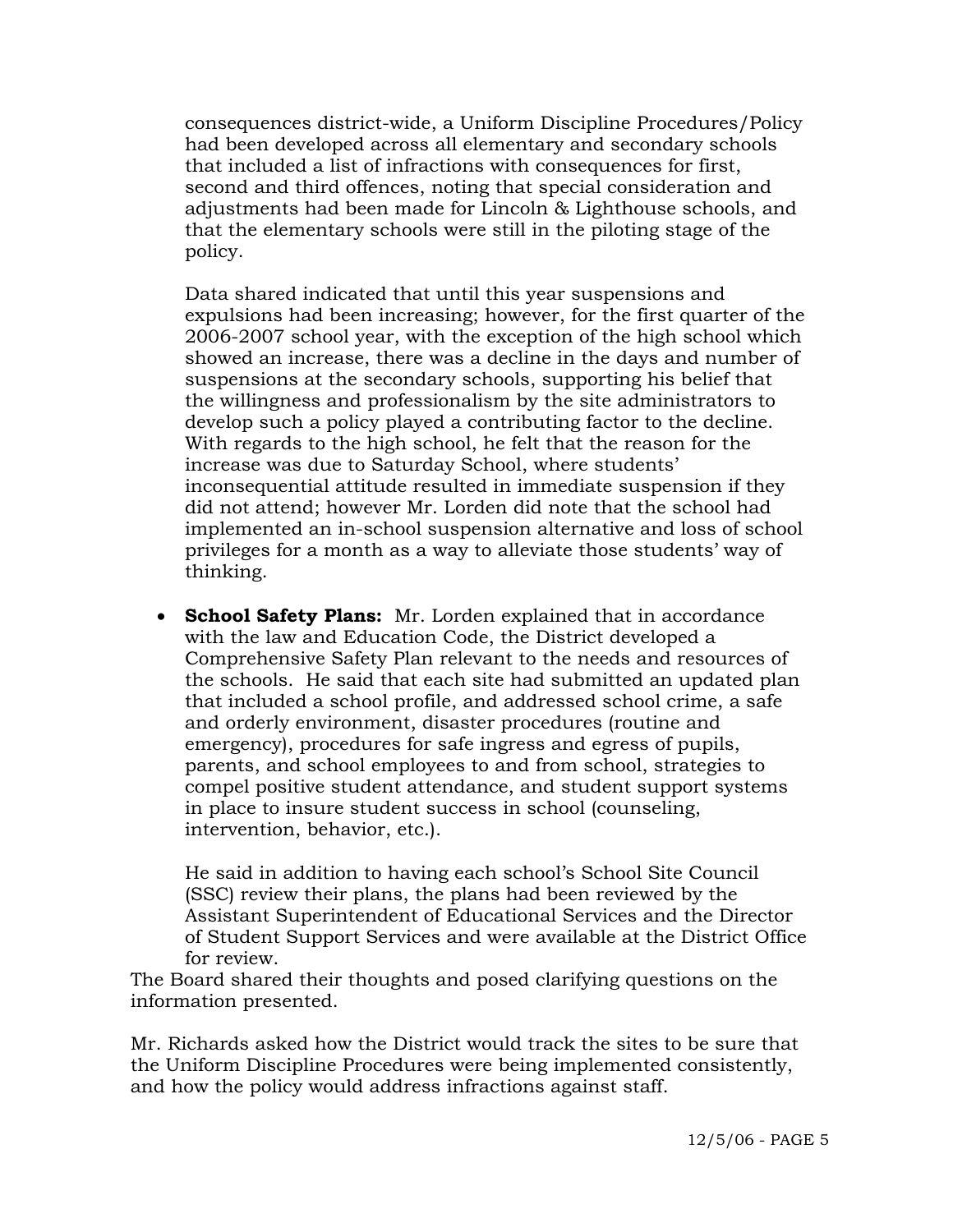Mr. Lorden said that as the revisions continue to be made, consequences for infractions against staff would be addressed; however tracking the implementation might be difficult; however he felt that through discovery and continued discussions with the site administration, it would be easier over time.

With regards to Ms. Perry's suggestion that in-house suspension be increased as an alternative to attending Saturday School, Mr. Lorden shared that there have been discussions recently regarding creating a centrally located in-house suspension location (such as the District Office) where all secondary students district-wide would be assigned to serve their in-house suspension.

Ms. Perry asked Mr. Lorden to further explain the consequences regarding sexual harassment, hate motivated behavior, and students identified inciting conflicts or fights, since she thought that the District implemented "zero tolerance" around those infractions. He said the District felt consequences for those infractions would vary depending on the frequency and/or severity of the incident.

Mrs. Cutter supported all the intervention alternatives even suggesting that high school students might tutor middle school students attending Saturday School.

Looking at the School Safety Plans, Mr. Cassidy thanked the Superintendent for choosing to make this one of her goals for this year and seeing that it was carried out promptly and expeditiously. He was looking forward to reviewing the high school plan and asked if it was available electronically to which Mr. Lorden responded, "Not at this time," as the information compiled came from different sources.

Racial conflict at the high school, which seemed to arise during standardized testing in the spring, was another area of concern for Mr. Cassidy.

Mr. Lorden said that in addition to discussing current incentives in place that promote positive behavior with the high school principal, staff was considering a service-learning academy in conjunction with the Alameda County Office of Education which would hopefully include a positive recognition "Renaissance" type program that motivates kids to work in the community, recognizes them for positive attendance, and rewards them for doing the right thing. He also announced that the District applied for a partnership with AmeriCore which, if received, would provide the District with three volunteers for three years, where one volunteer would be assigned to the high school to address this issue, work with the students and come up with positive programs.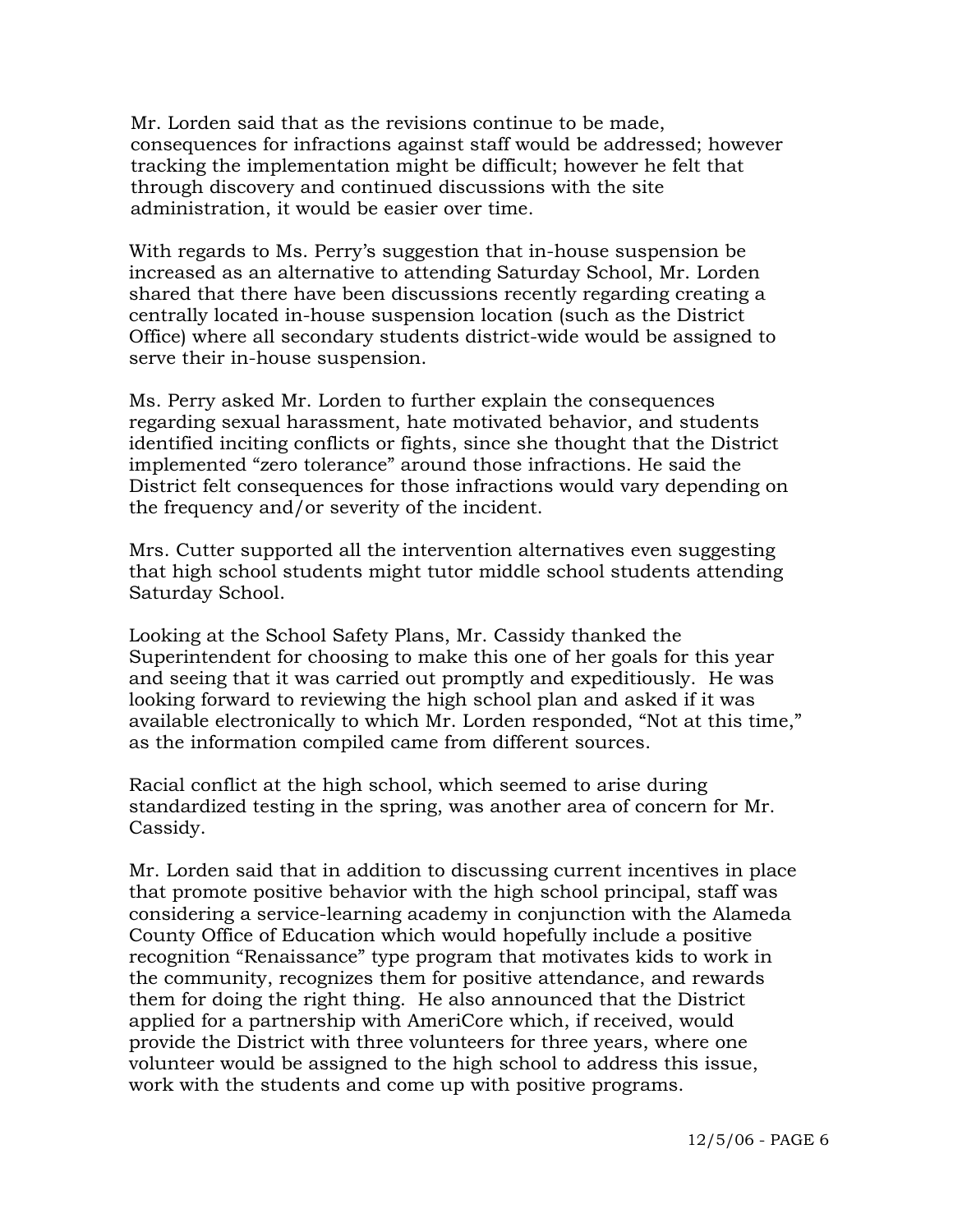Mr. Cassidy asked for an update in February or March with Mr. Lorden noting there had not been a fight since implementing a "loss of school privileges" for the remainder of the year (including graduation) recently.

Ms. Perry thought that one of the dilemmas for the District had been lack of other placements and wondered if there had been any discussions with regards to alternatives to the county services for middle schools.

Mr. Lorden said that they were looking at an opportunity school for middle schools, adding that he was scheduled to meet with representatives from "Community Day Schools" to discuss the possibility of opening a facility on the Adult School campus next to Muir, fully funded by the county.

 The presentation was well received by the Board. Mrs. Cutter appreciated Mr. Lorden's sensitivity that he has shown to the students and families.

# **PUBLIC TESTIMONY ON NON-AGENDA ITEMS**

None

# **REPORTS**

- 1) Correspondence Clerk Hague reported receipt of the following emails from Leroy Smith regarding absentee ballot and Measure B final push; from "blank" (name redacted per settlement) regarding an employment issue; from Audrey Brown regarding the Arts Cyberconference; from Whitney Walker regarding the Washington Fall Festival; from Sabrina Ramirez regarding the Measure B block walk; and from Matt Shearer regarding Raider Youth Day; from Tom and Lisa Scoville and Deborah Cox regarding Passage of Measure B; from Tony Farley regarding performing arts complex; from Jeanette Wood regarding student issues; from Mary Styner regarding Business Academy/DECA events; from Paula Crosetti regarding personnel issue; from Mike Katz regarding truancy policy; from Tracey Lantz regarding Wilson Pancake Breakfast; from Ana Guzman regarding personnel issue and from Dan Martin regarding truancy policy.
- 2) Superintendent's Report Superintendent Chris Lim reported that the District could expect to receive approximately \$347,000 in January for the Counseling Block Grant. She said that the District had negotiated and agreed on a Memorandum of Understanding (MOU) with SLTA with the expected December 31 completion date for Phase I that includes meeting with all "at risk" students and parents at the  $7<sup>th</sup>$  and  $10<sup>th</sup>/11<sup>th</sup>$  grade levels to review protocols of college plans, CAHSEE, and intervention programs. Ms. Lim indicated that currently the District and SLTA were in negotiations for Phase II (improving counseling services) and an agreement should be reached soon. She explained that, as one of her goals, she

12/5/06 - PAGE 7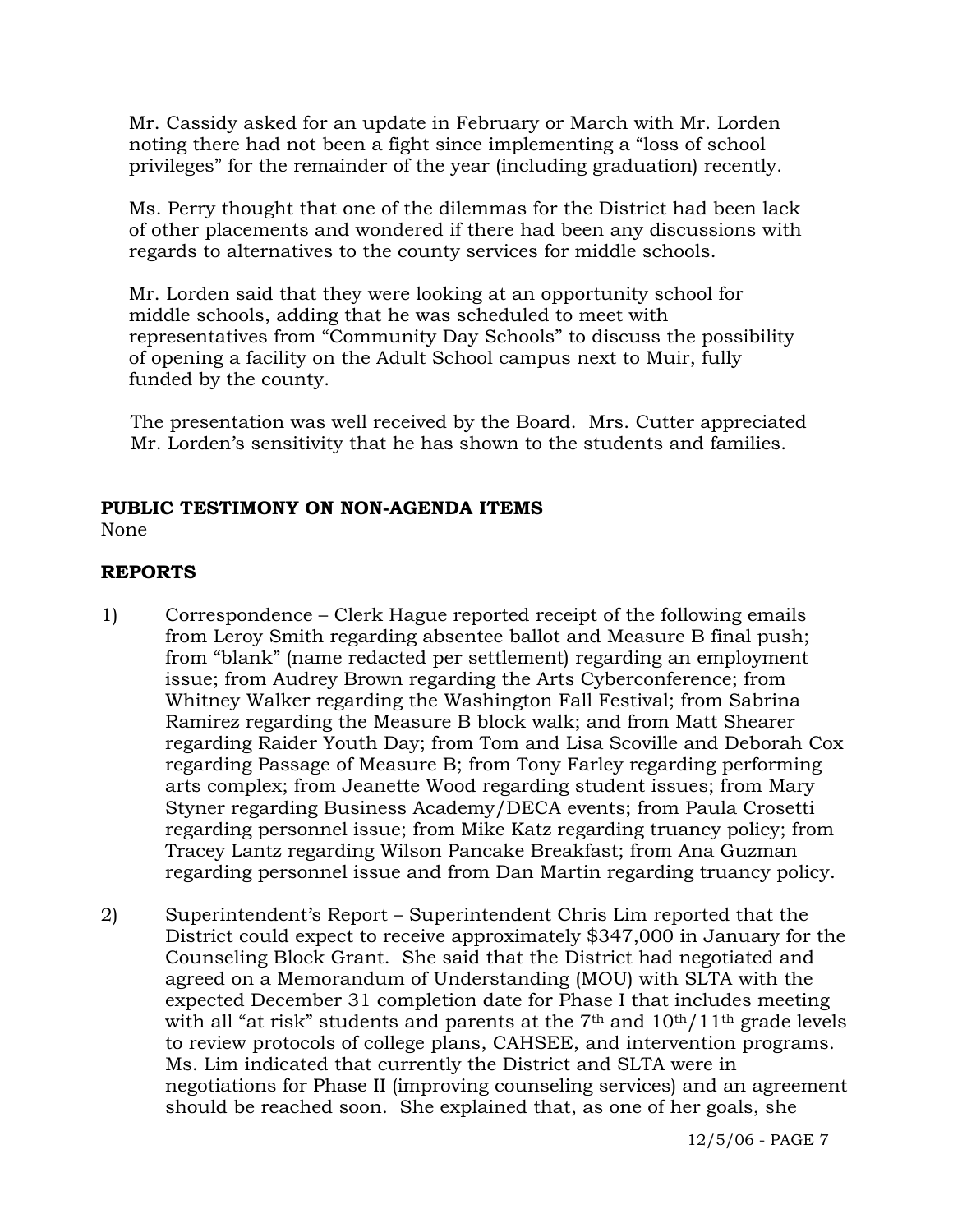hoped to use some of the money not just to hire counselors to lower the ratio but to provide staff development for counselors, adding that the state confirmed that the funding could also be used for infrastructure such as computer systems and software which would help provide more efficient service to students to help lower the achievement gap, and make available a "culture of college" for every student. She was confident that when the Board saw the completed plan, they would be pleased.

Ms. Lim attended the Chabot College Foundation Board Meeting and reported witnessing the \$800,000 check from the Valley Foundation which will support the new San Leandro Adult School Community Education Center - \$500,000 going towards the facility and \$300,000 for staff development (\$20,000 of which will fund support and professional development services for the Adult School teachers).

She reported that there was a great turnout for the new Parent Leaders Council meeting, where a diverse, excited, and committed group of 20+ parents, representing all of the schools, attended. Their next meeting is scheduled for January 16, 2007.

At the Leadership Team meeting last month members participated in a disaster preparedness refresher training course, and Assistant Superintendent Cindy Cathey shared her racial autobiography, adding that hopefully Assistant Superintendent Leon Glaster would be willing to share his in January 2007.

- 3) Board Committee Reports
	- Communication Mr. Cassidy reported that the committee met on November 16, and received an update on the web site. Robin Michel said that said that web page design had been finalized, and Yvonne Day, of Day Designs was now focusing on the subsequent pages which would be discussed at the next meeting, adding that pictures and information were currently being gathered from the school sites, as well as subscription services to launch listserv which would allow the District to send out an E-Newsletter to those who subscribe. Mr. Cassidy hoped that after their next meeting, a proposal would be coming to the Board for their review.

The Superintendent shared feedback that she received from the Parent Leaders' Council meeting. The committee also discussed a possible reception for Measure B volunteers, and 2007 communications' projects including a comprehensive newsletter to be distributed in the spring focusing on Measure B projects (implementation and timeline, etc.), as well as community outreach efforts regarding the 9th grade academy.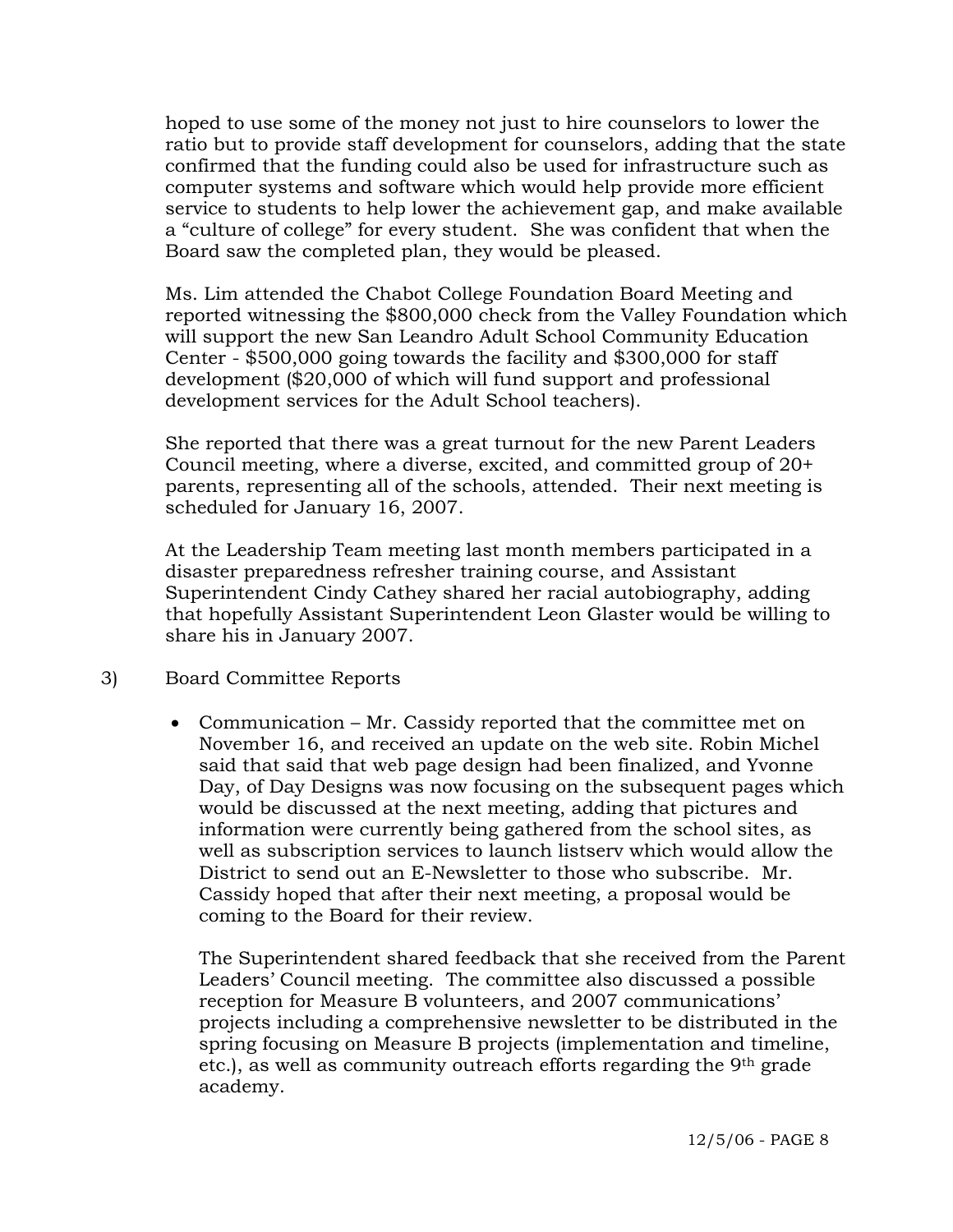- Finance Mr. Richards reported that the committee met on November 13, and reviewed the First Interim report proposal. Tentatively another meeting needs to be scheduled for the committee to review the First Interim report prior to it coming to the Board for their review and action on December 14.
- 7) Board Representatives' Reports
	- Alameda County School Boards Assn. Ms. Perry reported that the committee met on November 16 and discussed intervention programs focusing on suspensions and expulsions. Newark Unified shared their approach to the issue, and she would share that information with the Board. The California School Boards' Association convention was last week in San Francisco. Region 7 is hoping to have a legislative dinner sometime in May. The next meeting will be January 18, 2007, where they will be discussing civic education. She reminded the Board that meetings are at 7 p.m. at Alameda County Office of Education and are free to Board members.

## **CONSENT ITEMS**

Mr. Cassidy asked that 3.2-C, School Safety Plans, 2006-2007 and 4.5-C, Resolution #06-51, Public Employees Medical and Hospital Care Act with Respect to Members of the San Leandro Teachers' Association be pulled from the consent calendar.

Mr. Katz requested that 1.1-C, Approval of the Board Minutes – November 7, 2006, be pulled from the consent calendar. He felt that he should abstain from the vote of those minutes as he was not a member of the Board at the time.

## Human Resources

2006-2007

| $2.1-C$   | Acceptance of Personnel Report                                   |
|-----------|------------------------------------------------------------------|
| $2.2 - C$ | Resolution #06-48, Variable Term Waiver Request                  |
|           | <b>Educational Services</b>                                      |
| $3.1-C$   | Non-Public School Contracts                                      |
| $3.3-C$   | Discard Obsolete Core and Supplemental Instructional Materials   |
| $3.4-C$   | Addendum to the Single School Plan for Wilson Elementary School, |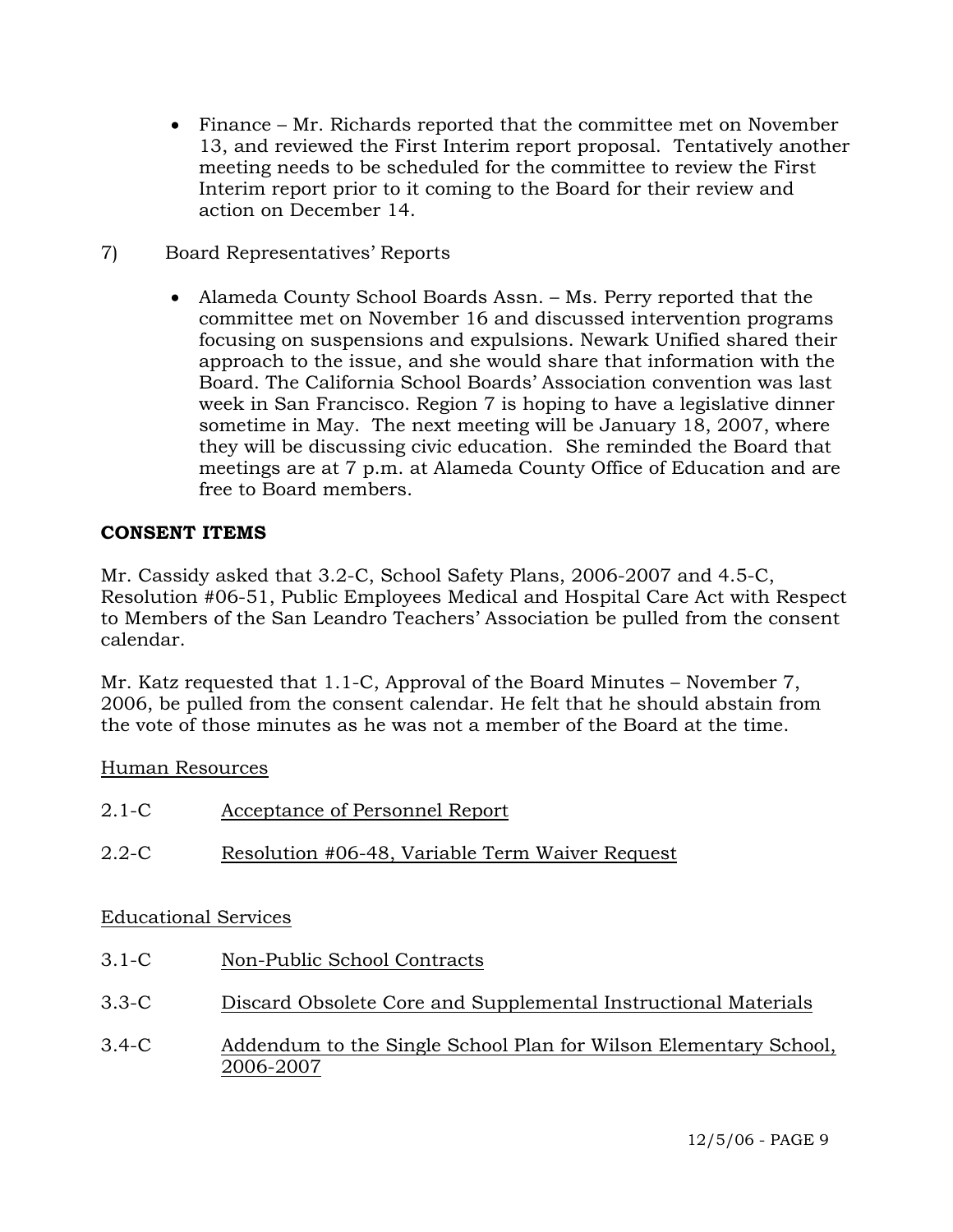- 3.5-C Proposed Site Discretionary Block Expenditure Plan for Bancroft and John Muir Middle Schools
- 3.6-C Proposed Stipulated Expulsion

# Business, Operations and Facilities

- 4.1-C Ratification of Payroll
- 4.2-C Approval of Warrants
- 4.3-C Resolution #06-49 to Declare Certain Equipment Surplus and/or Obsolete
- 4.4-C Resolution #06-50, Schools Excess Liability Fund Joint Powers Authority
- 4.6-C Resolution #06-52, Public Employees Medical and Hospital Care Act with Respect to Members of the California Schools Employees Association
- 4.7-C Resolution #06-53, Public Employees Medical and Hospital Care Act with Respect to Members of San Leandro Unified School District Management Association
- 4.8-C Resolution #06-54, Public Employees Medical and Hospital Care Act with Respect to Members of Teamsters Union Local No. 856/Alameda Building Trade Council
- 4.9-C Resolution #06-51, Public Employees Medical and Hospital Care Act with Respect to Part-Time District Employees
- 4.10-C Change Order No. 2, Port of Oakland Noise Abatement Windows Project, Garfield Elementary School
- 4.11-C Change Order No. 2, Port of Oakland Noise Abatement Windows Project, Monroe Elementary School

On a motion made by Mr. Davis and seconded by Mr. Richards, the Board approved the remaining consent items by 7-0 vote.

## General Services

1.1-C Approval of Board Minutes – November 7, 2006

On a motion made by Mr. Richards and seconded by Mrs. Hague,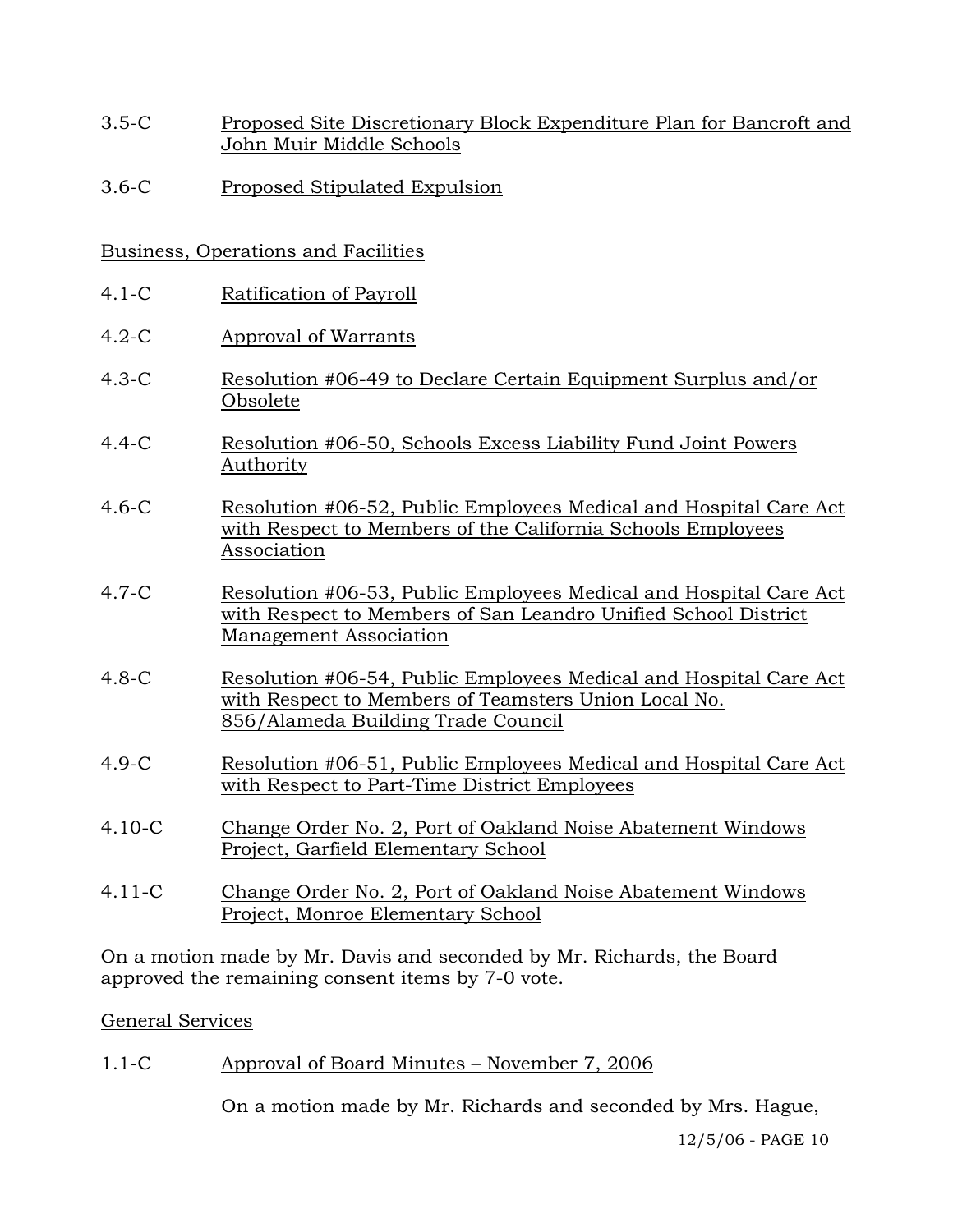the Board approve the Board minutes from the November 7, 2006, Board meeting by a 6-0-1 vote, with Mr. Katz abstaining from the vote.

#### Educational Services

#### 3.2-C School Safety Plans, 2006-2007

Mr. Cassidy asked that the School Safety Plans, 2006-2007 be tabled to the December 14, 2006, Special Board meeting, giving the Board members additional time to review the plans before taking action.

On a motion made by Mr. Cassidy and seconded by Ms. Perry, the Board tabled the School Safety Plans, 2006-2007, to the December 14, 2006, Special Board meeting by a 7-0 vote.

#### Business, Operations and Facilities

4.5-C Resolution #06-51, Public Employees Medical and Hospital Care Act with Respect to Members of the San Leandro Teachers' Association

> Mr. Cassidy said that because this was such an important topic with regards to District/employee relations he requested an update prior to taking action.

> Mr. Glaster reminded the Board that the outlook of the District's health insurance plan had become more challenging, and for the past year, the District Benefits Committee, composed of representatives from all four bargaining units and the district, had been researching every health plan and potential benefits partner in order to place the District in a stable low cost health insurance environment. As a result, CalPERS, a state sponsored health benefit program, was selected to be the District's new carrier. However, because the District would not be able to join CalPERS until February 1, 2007, it would be vital that the District maintain health care coverage before this transition. At the recommendation of Keenan and Associates, the District's Insurance Administrators, Mr. Glaster said that the District would be staying with their current plans at the increased rate and not at the current premiums employees have been paying until January 31, 2007, adding that a letter would be sent out immediately notifying all employees they would be paying a higher premium for one month.

Superintendent Lim added that, in addition, the District and SLTA would have to modify the new contract language to satisfy the "employer contribution" requirement of the CalPERS program;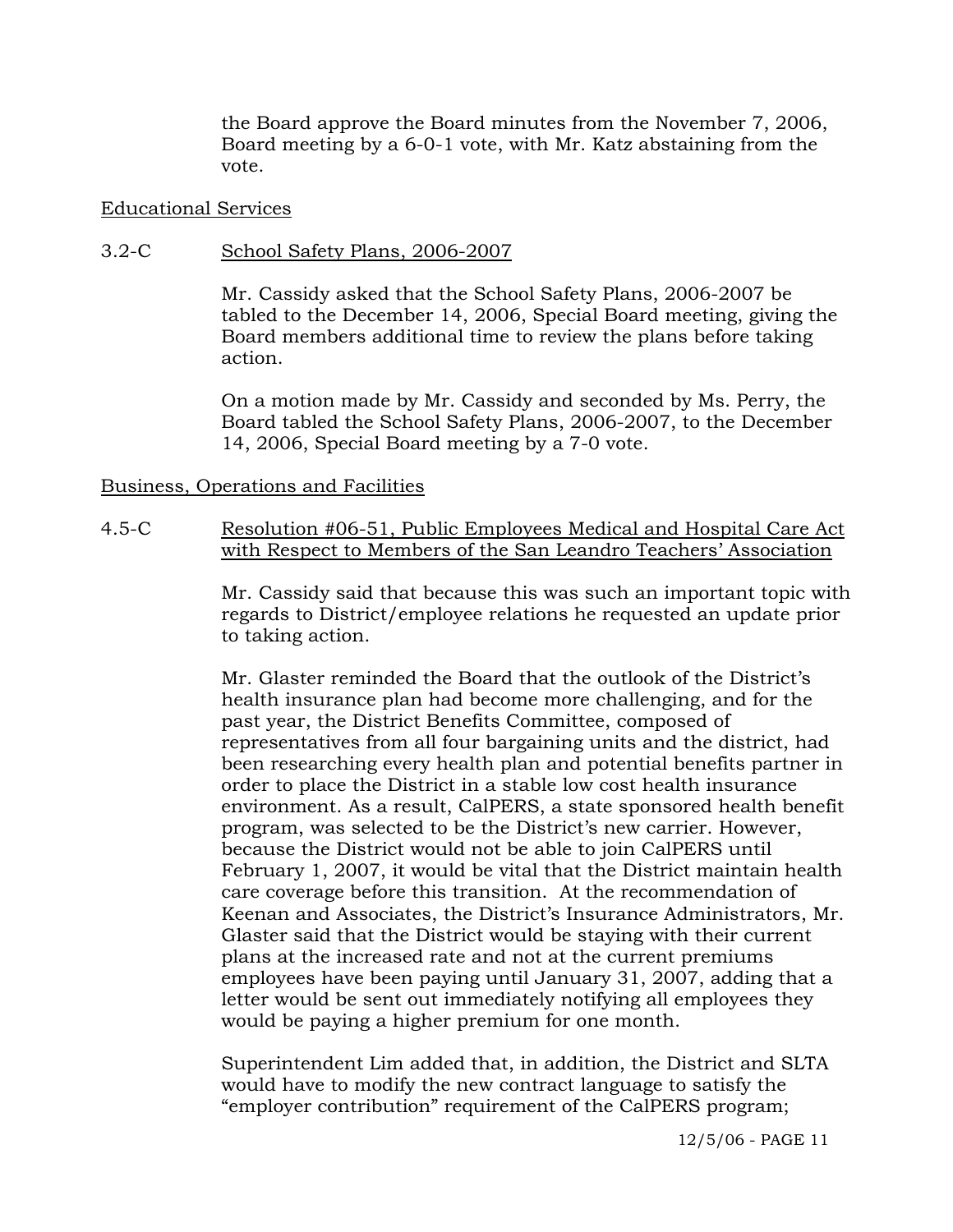however, Mr. Glaster and SLTA President Sabrina Ramirez would be meeting to draft a Memorandum of Understanding (MOU), noting that the District had the full cooperation from SLTA.

Mr. Cassidy was very pleased to hear that the two groups were working hard together to overcome this challenge and congratulated the creative response to this issue and asked staff to keep the Board informed and updated.

Responding to Ms. Perry's concern regarding continuation of services for employees with pre-existing conditions during the transition, and the District's commitment to the CalPERS program, Mr. Glaster explained that there was a bridge program available for those employees with pre-existing conditions and services would remain through January with no break in services beginning in February. However, Mr. Glaster cautioned that if a district left the CalPERS system, they would not be allowed back for five years, stressing the importance of having a MOU in place that addresses the specifics of the CalPERS program. He reassured the Board that the District would not take this provision lightly.

On a motion made by Mr. Cassidy and seconded by Ms. Perry, the Board adopted Resolution #06-51, Public Employees Medical and Hospital Care Act with Respect to Members of the San Leandro Teachers' Association by a 7-0 vote.

## **CONFERENCE ITEMS**

President Cutter asked that Conference Items 4.2-CF and 4.3-CF be brought forward.

Prior to the discussion, Mr. Glaster explained that the following recommendations for construction management firms and architectural firms to support the November 2006 General Obligation Bond were based on intense, in depth discussions with the Facilities and Technology Committee. He shared copies of the Request for Qualifications for 2005 and 2006 with the Board. President Cutter added that members of the Facilities and Technology Committee had participated in the interview process with the different firms in the area.

Business, Operations, and Facilities

4.2-CF Selection of Construction Management Firms to Support November 2006 General Obligation Bond

> On a motion made by Mr. Davis and seconded by Mr. Richards, the Board approved the following construction management firms to support the District's November 2006 General Obligation Bond by a 7-0 vote: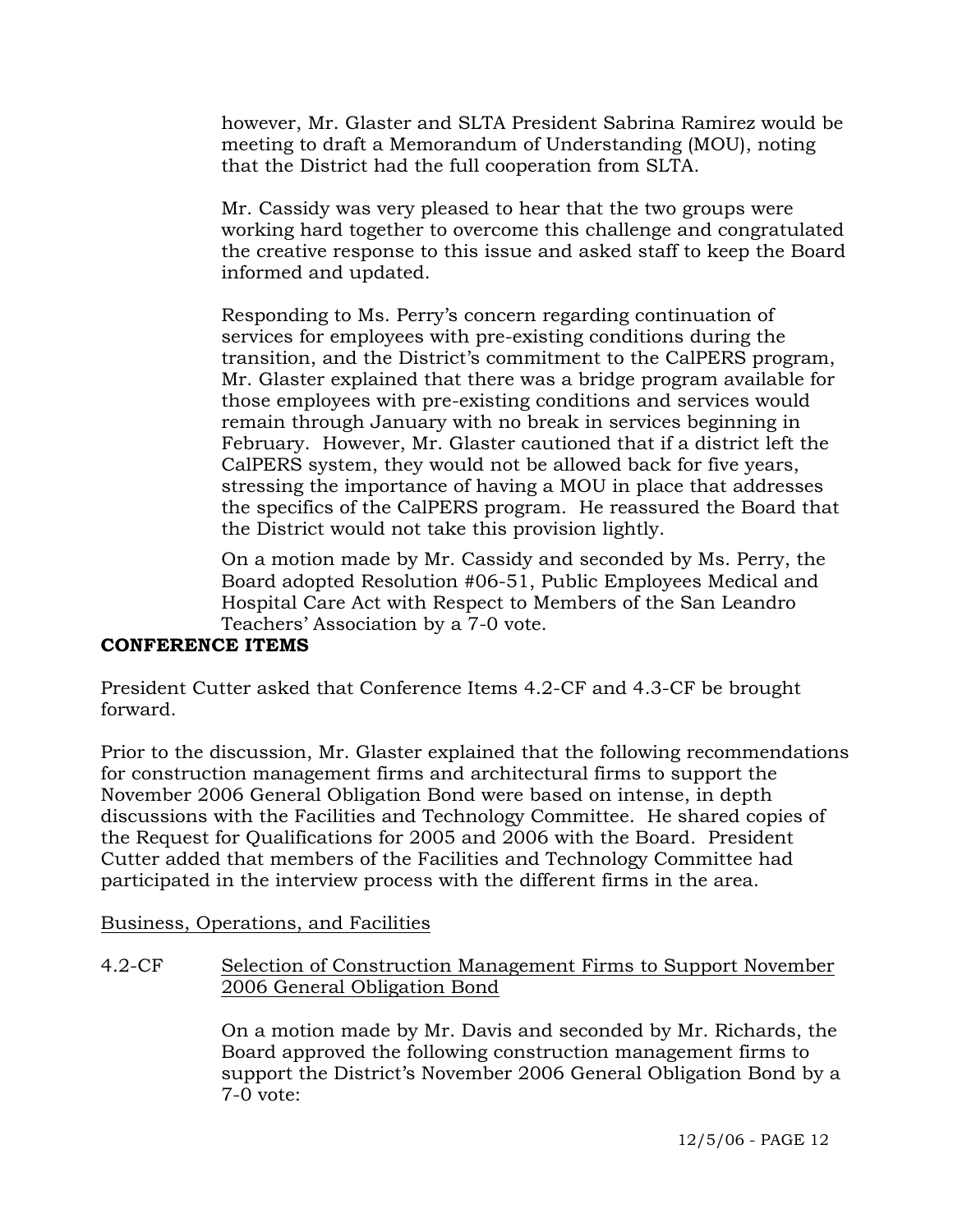- 1. Harris & Associates (program and construction management Services)
- 2. O'Connor Construction Management (construction management services)
- 3. Kitchell Corporation (construction management services)

### 4.3-CF Selection of Architect Firms for Professional Design Support for the November 2006 General Obligation Bond

On a motion made by Mr. Davis and seconded by Ms. Perry, the Board approved the following architecture pool to complete the projects designated in the November 2006 General Obligation Facility Bond election by a 7-0 vote.

- WLC Architects
- Aedis Architecture & Planning
- Jeffery E. Wong Architects
- MWM Architects
- Sims Architects
- Beverly Prior Architects

#### General Services

## 1.1-CF Nominations for CSBA Delegate Assembly

The Board discussed and considered nominating interested candidates for the California School Boards Association (CSBA) Delegate Assembly for the 2007-2009 term.

Prior to the nomination and vote, Ms. Perry explained that this was only the nomination process. She reviewed the timeline, adding that once the candidate has been Board approved, the names of the nominees have been compiled on one ballot, and the Region has voted for delegates, the Board would then vote on the list of candidates in February 2007.

On a motion made by Mr. Richards and seconded by Mr. Davis, the Board nominated Linda Perry as a candidate for California School Boards Association (CSBA) Delegate Assembly for the 2007-2009 term, by a 7-0 vote.

#### Human Resources

## 2.1-CF Director of Bond and Measure A Projects' Job Description and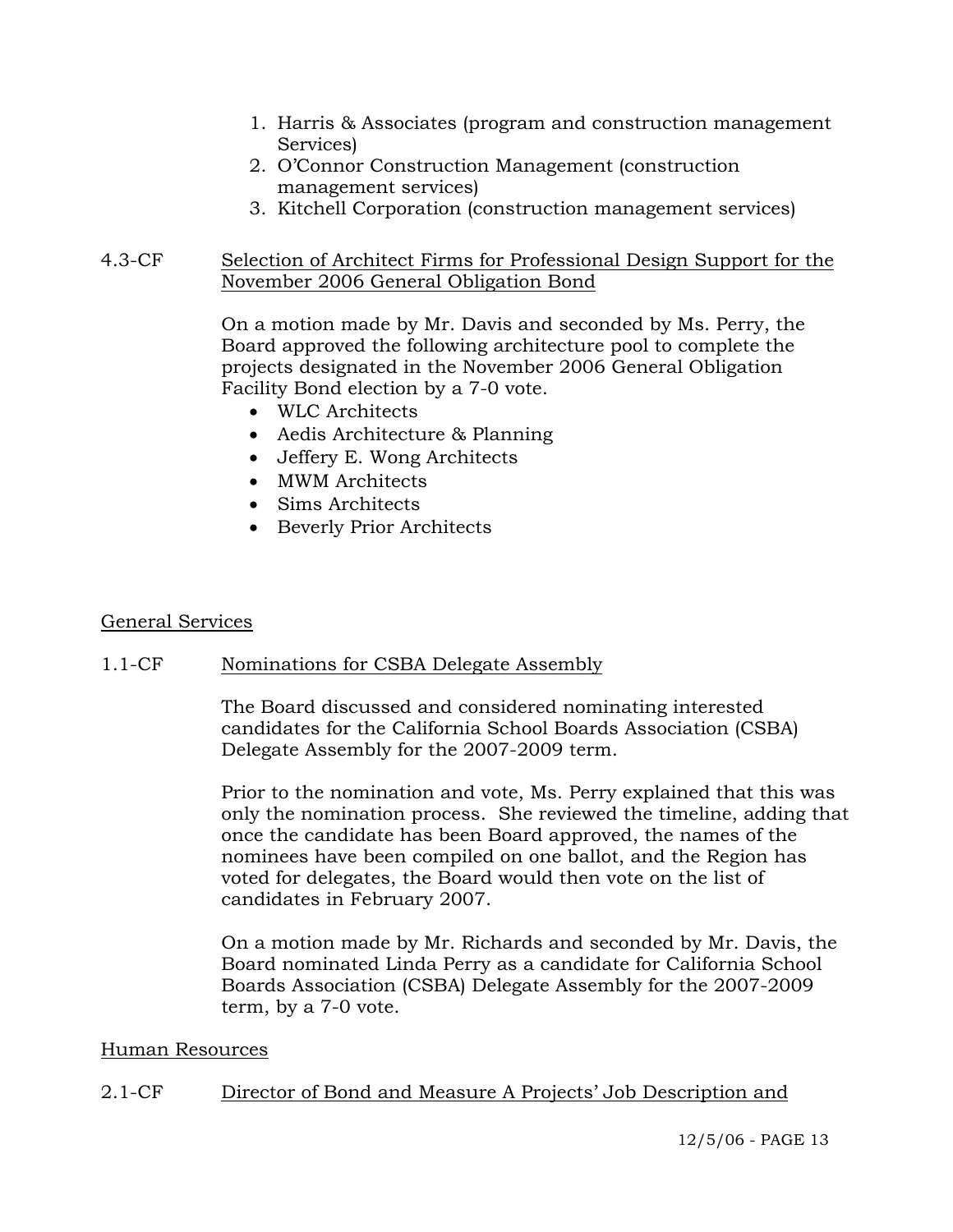#### Position

The Board discussed and considered approving the limited-term (estimated at 6 years) Director of Bond and Measure B projects' job description and position.

Responding to Mr. Davis, Superintendent Lim confirmed that the position would be fully fund from Measure B funds.

Mr. Katz thought the Board should reflect back to the 1997 bond since it was such a success.

Mr. Glaster agreed that while the 1997 bond was truly a success, it was important to the Superintendent to have a dedicated position which would be responsible for the overall operations without a third party making critical decisions for the District, to which the Board concurred.

Mr. Cassidy remembers that the Assistant Superintendent of Business oversaw the operations of the 1997 bond in addition to his day to day business duties, making it taxing at times. He reported that following his recent conversation with a very supportive, influential person from the Chamber and Commerce, it was his feeling that the District could expect a favorable response from the business leaders, once they became aware of how the District would be implementing the Measure B projects.

On a motion made by Mr. Davis and seconded by Ms. Perry, the Board approved the limited-term (estimated at 6 years) Director of Bond and Measure B projects' job description and position by a 7-0 vote.

## Business, Operations and Facilities

4.1-CF Bancroft Playing Field Turf Selection Analysis and the Installation of a Synthetic Playing Field Instead of Natural Turf Utilizing Measure B Funds to Fund the Difference in Cost

> The Board discussed and considered the Bancroft playing field turf selection analysis and the installation of a synthetic playing field instead of natural turf utilizing Measure B funds to fund the difference in cost.

> Mr. Davis clarified that while the initial investment in capital would be much greater for the synthetic turf, the lifetime costs would be less expensive and the number of days that the synthetic turf could be used would be doubled, which would not only benefit the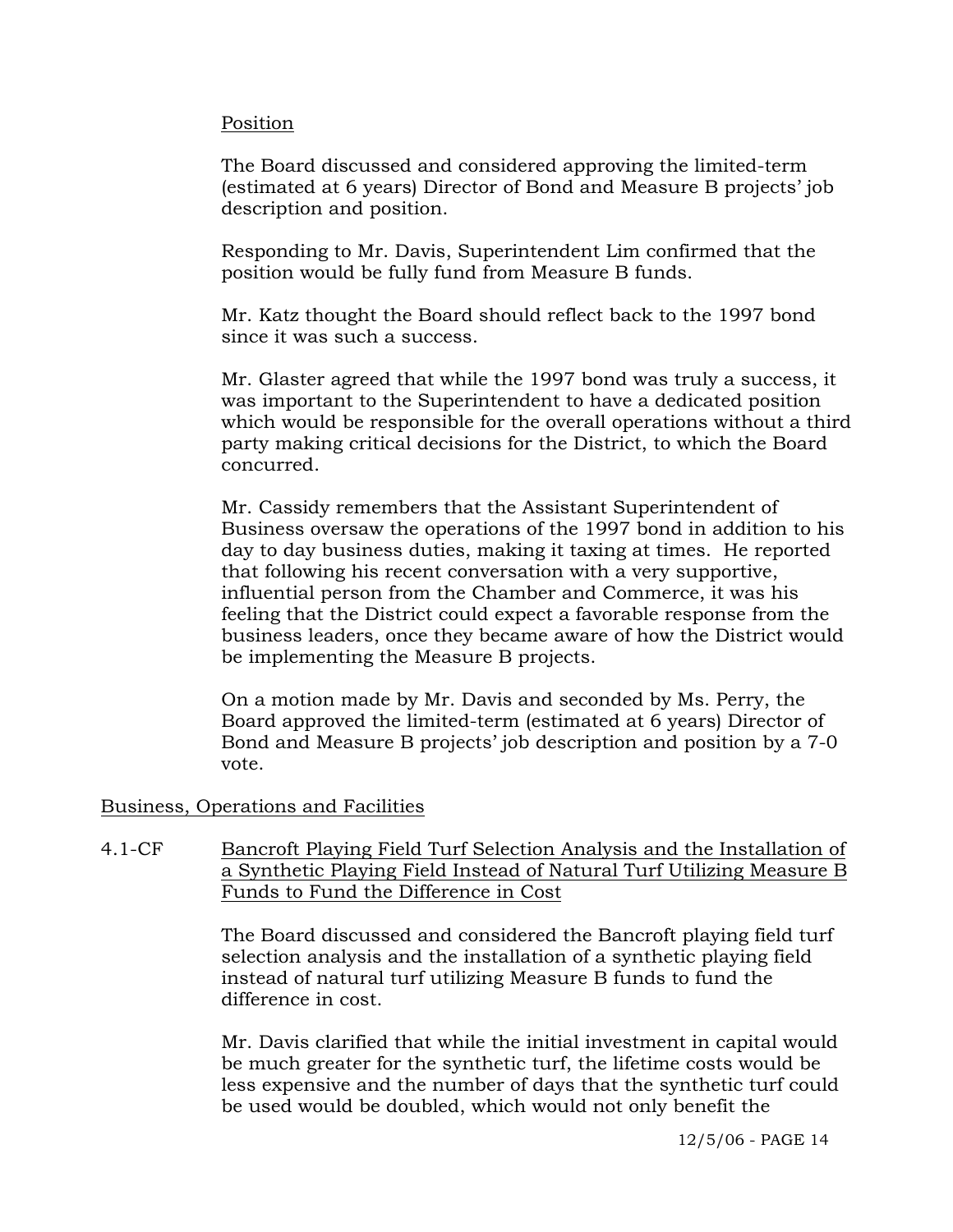District's students but the community as well.

Mr. Cassidy complimented the members of the Facility Committee for thinking this through, being open-minded, and presenting a very thorough analysis of the benefits, noting that he had picked up business cards from at least six different vendors in this area at the recent CSBA conference.

On a motion made by Mr. Davis and seconded by Mr. Richards, the Board approved the Bancroft Playing Field Turf Selection Analysis and the Installation of a Synthetic Playing Field Instead of Natural Turf Utilizing Measure B Funds to Fund the Difference in Cost by a 7-0 vote.

## 4.4-CF San Leandro High School Phase 2 Security Camera system Upgrade

On a motion made by Mr. Richards and seconded by Ms. Perry, the Board approved the San Leandro High School Phase 2 security camera system upgrade by a 7-0 vote.

## **INFORMATION ITEMS**

General Services

### 1.1-I Miscellaneous Receipts

Miscellaneous receipts for September 2006 in the amount of \$7,511,574.49, and October 2006 in the amount of \$15,984,392.31 have been deposited in the Treasury of Alameda County.

The Board took a short recess at 9:30 p.m. and reconvened at 9:40 p.m.

## **REORGANIZATION OF THE BOARD**

President Cutter explained that ballots for each office had been distributed to the trustees and following the nominations, the trustees would write down their vote. The Administrative Assistant would then collect the ballots and read the trustees' name and the person they voted for.

#### President

On a motion made by Mr. Davis and seconded by Mr. Richards, the Board opened the nominations for the office of President by 7-0 vote.

Mr. Davis nominated Mr. Richards, and Mr. Katz nominated Mrs. Cutter for the office of President.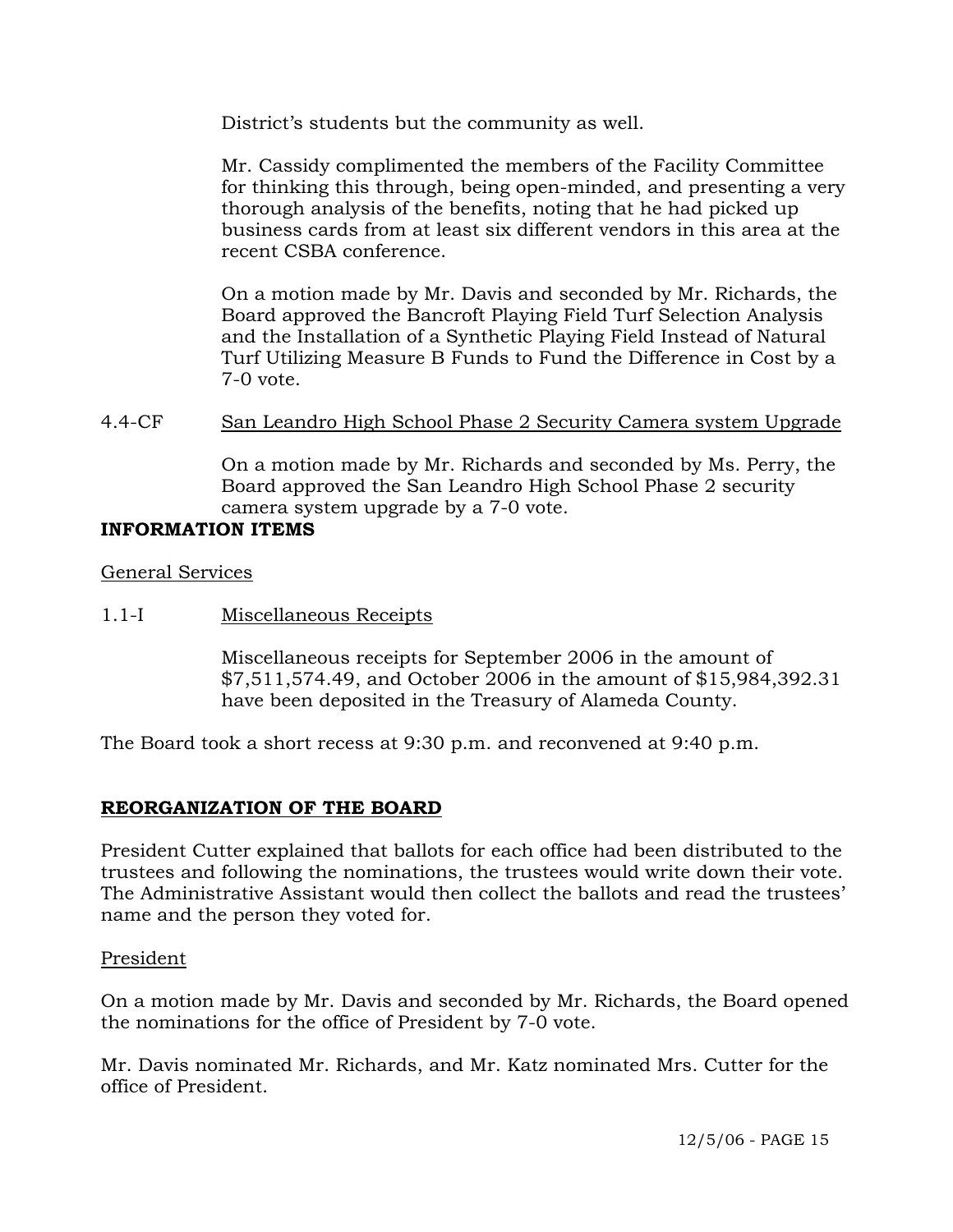On a motion made by Mr. Richards and seconded by Mr. Davis, the Board closed the nominations for the office President by a 7-0 vote.

Ballots were collected and the votes were read:

- Cassidy, Davis, Hague, Richards voting for Richards
- Cutter, Katz, Perry voting for Cutter

By a 4-3 vote, Mr. Richards was elected to the office of President of the Board.

## Vice President

On a motion made by Mr. Davis and seconded by Mr. Richards, the Board opened the nominations for the office of Vice President by 7-0 vote.

Mr. Richards nominated Mr. Cassidy, and Mrs. Cutter nominated Ms. Perry for the office of Vice President.

Ballots were collected and the votes were read:

- Cassidy, Davis, Hague, Katz, Richards voting for Cassidy
- Cutter, Perry voting for Perry

By a vote of 5-2, Mr. Cassidy was elected to the office of Vice President of the Board.

# Clerk

On a motion made by Mr. Richards and seconded by Mr. Davis, the Board opened the nominations for the office of Clerk by 7-0 vote.

Mr. Cassidy nominated Ms. Perry and Mr. Richards nominated Mrs. Hague for the office of Clerk.

On a motion made by Mr. Davis and seconded by Ms. Perry, the Board closed the nominations for the office of Clerk by 7-0 vote.

Ballots were collected and the votes were read:

- Cassidy, Cutter, Davis, Katz, Perry, voting for Perry
- Hague, Richards voting for Hague

By a vote of 5-2, Ms. Perry was elected to the office of Clerk of the Board.

# **ADDITIONAL SUGGESTIONS AND COMMENTS FROM BOARD MEMBERS**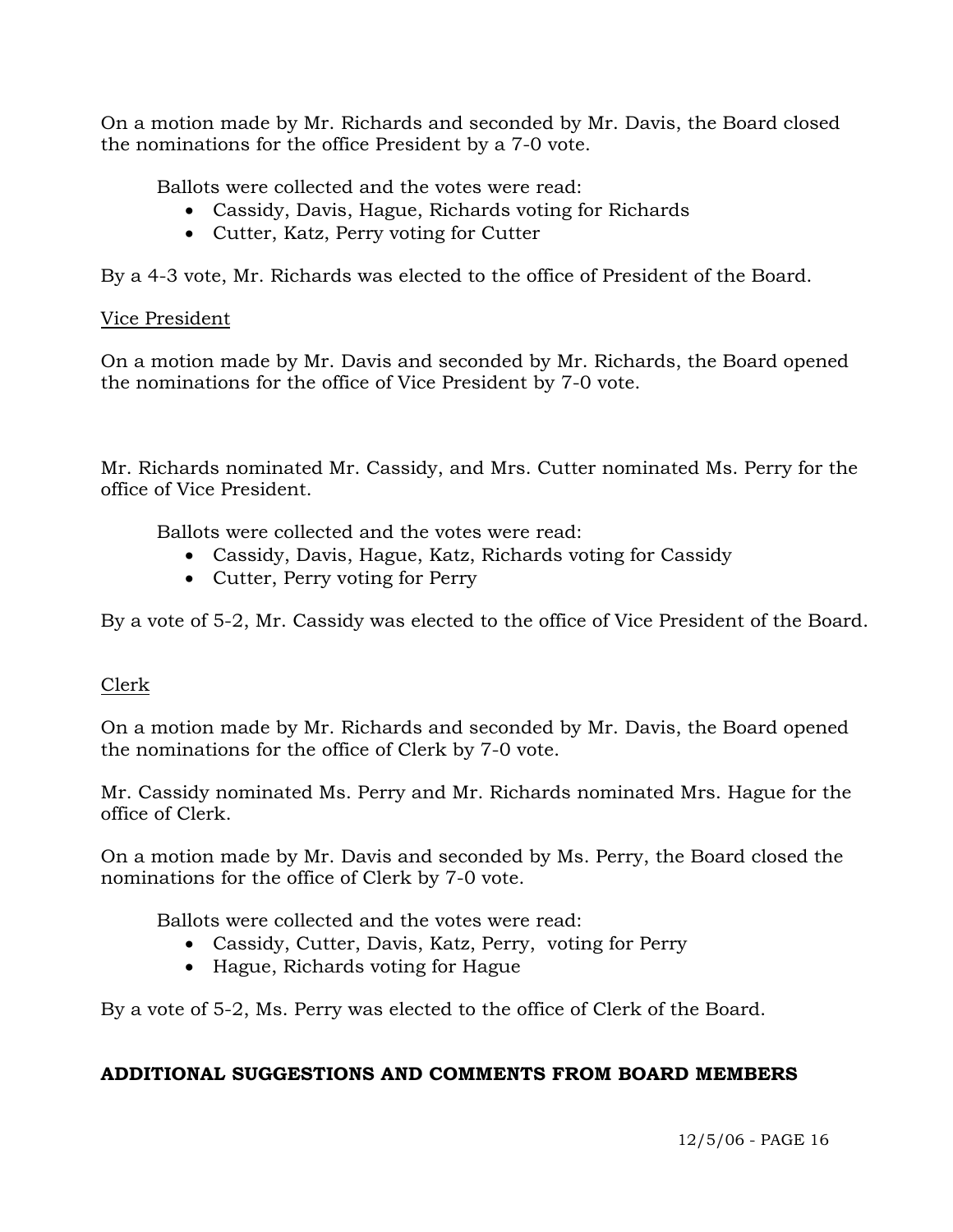• Mr. Cassidy referred to a series of articles which he shared with the Board regarding educational issues, specifically one addressing No Child Left Behind, and why the achievement gap exists, raising fundamental questions on what we are doing in our society with respect to intervention programs.

 He suggested that a CSBA conference recap be added to the December agenda, whereby each member who attended the conference would be given time to briefly share their thoughts and highlights. It was the consensus of the Board to add it to the January 17, 2007, agenda. In addition, Ms. Perry asked that a separate time be scheduled for her to specifically report on the delegate assembly information she received at the conference. Mr. Davis suggested that some type of summarization of information to be shared be included in the Board packet.

Mr. Cassidy also reported meeting in November with the Superintendent, Director of Student Support Services Davis Lorden, and Assistant Superintendent Cindy Cathey regarding residency verification issues, which he found to be very helpful. He stressed the importance of keeping the internal stakeholders updated, noting that residency updates included in the *Confidentially Speaking* were always in the confidential section, leading him to ask that the Superintendent consider placing the information in the nonconfidential section so that this information could be shared with the public.

As the District begins moving ahead with the bond, he encouraged an imaginative approach with respect to the planned freshmen facility, such as looking for different sources of funding i.e. Career Tech Courses or Chabot College instruction as a way to maximize the Measure B funding and have more money available for modernization.

He requested the distribution list for *Bridging Communication* to be shared with Board for their feedback. He congratulated the Superintendent and Communications Outreach Specialist Robin Michel for an outstanding job with the latest issue, adding that he felt that it was the best issue that has been produced and he would like the community and key policymakers to be aware of the good work being done by the District.

• Mrs. Hague reported on the recent San Leandro High School musical cabaret that she attended, noting that there was a lot of student and staff participation.

She said that the information shared during Mr. Lorden's presentation regarding safety procedures and programs had raised some concerns for her with regards to a possible middle school opportunity program, Community Day School facility, and in-house suspension site. While she felt that Alameda County participation could certainly provide additional funding abilities, she hoped that the District wouldn't lose sight of those additional challenges that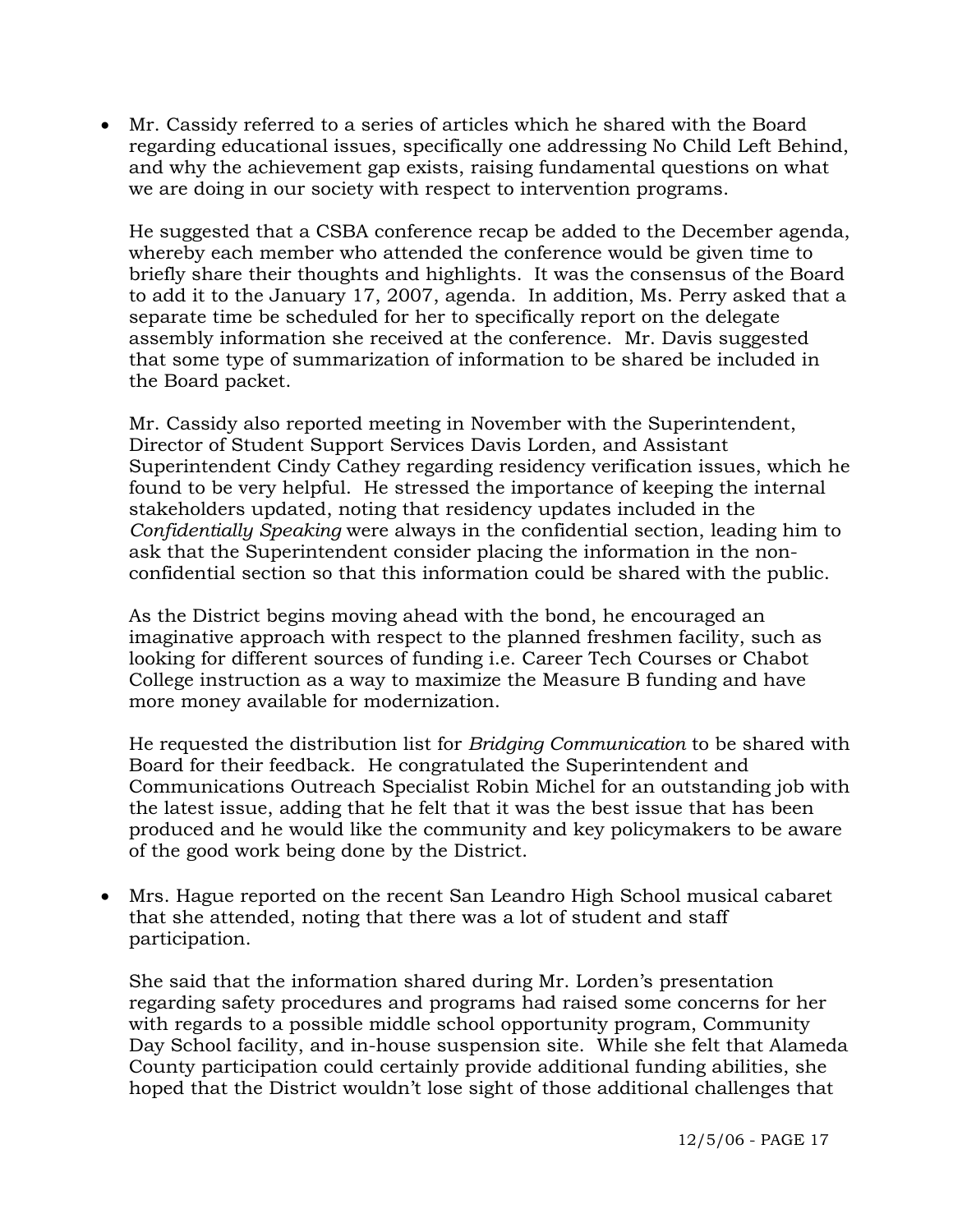may arise such as location and supervision, and asked the Board to take that into consideration.

- Ms. Perry drew the Board's attention to two upcoming "hot button issues" for January: The federal government would soon begin the No Child Left Behind reauthorization process, and twenty-two reports regarding the adequacy of funding for education in the state should be surfacing.
- Mr. Richards thanked the Board for their support on electing him to serve as President, adding that he was looking forward to next year. He said he would soon be distributing the committee assignment form so that the committee representatives would be in place at the beginning of January.
- Mr. Davis reported that he attended a session at CSBA on the Educational Foundation and he would like to see it reinstituted in the District, noting that in Kentfield (a K-8, 900 student district) the Foundation generates approximately \$1 million each year which represents approximately 11% of their entire budget.

He asked that the District revisit Trustee Area 5 with regards to Roberts' Landing and if those students in that area were best being served by attending San Leandro schools, as opposed to San Lorenzo, noting that perhaps some balance was in order between the two districts.

• Mr. Katz congratulated the new Board officers. He thanked the District staff for bringing the CSBA new school board orientation to his attention, noting that it was a very useful and eye-opening experience and looked forward to their assistance in bringing him up to speed and being able to make enlightened decisions for the District.

He would like to see the Board address truancy at an upcoming meeting and consider working with the City to develop an ordinance, together with incentives, to preventing or reducing truancy in the school district.

• Mrs. Cutter congratulated the new officers, reminding the Board of the importance of showing the community a united effort and staying focused on the issues.

Mr. Cassidy asked that the Board meeting be adjourned in honor of Louis Heystek's eight years of service to the District.

Mr. Heystek congratulated the new officers. He said it had been an honor to serve the Board and District staff, and that his family was very touched by the celebration and would never forget it. He wished everyone Good Luck!